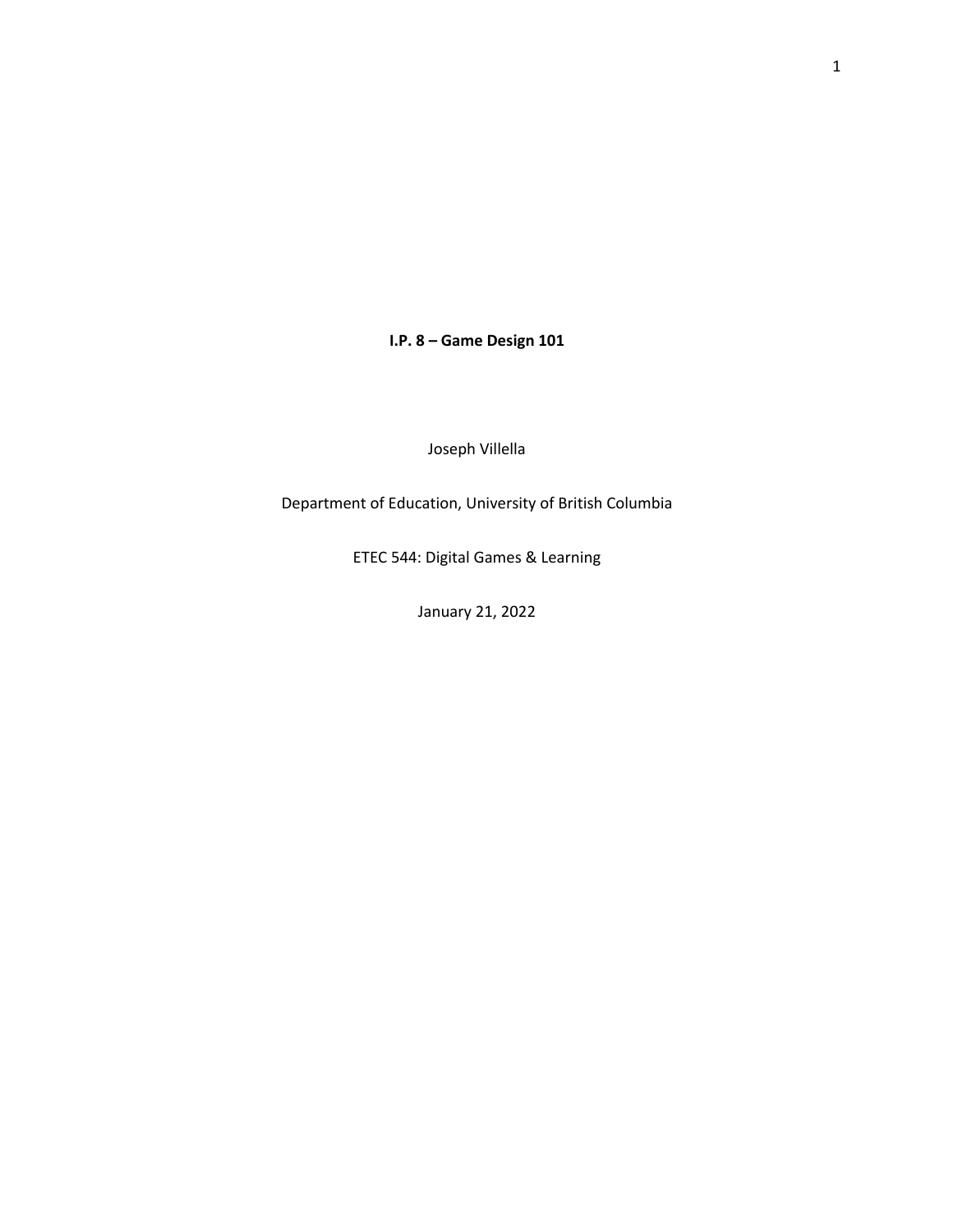## **I.P. 8 – Game Design 101**

### **Exercise 1.2: D.O.A.**

*Take one game that you've played that was D.O.A. By D.O.A., I mean "dead on arrival" (i.e., a game that's no fun to play). Write down what you don't like about it. What did the designers miss? How could the game be improved?*

A game that was D.O.A. for me was Halo 4 for the Xbox 360. Growing up and going through high school, my friends and I would all rush home from school to play Halo 3 and spend hours and hours having a great time. We were all eagerly anticipating Halo 4 to release, but there was a lot that was changed from the original formula that just didn't work. We did not like how the gameplay felt as it was too fast which removed the gameplay elements and interactions that were true to Halo. It also felt like there was some sort of disconnect between the game client and the server which caused a lot of frustration. It overall just felt like a game trying to be something that it simply was not. The designers missed taking the core features from previously successful titles and ensure that they were either unchanged or just tweaked enough to be perfected. Instead, the designers overhauled massive systems which just made the game not feel like Halo anymore. The game could have been improved simply by listening to fans and what they wanted to begin with. The gameplay speed should have been decreased and dedicated or better servers purchased to ensure fair and consistent experiences.

## **Exercise 2.1: Think of a Game**

*1. Think of a game, any game. Now write down a description of the game. Be detailed. Describe it as if to someone who has never played a game like it before.*

Super Mario 64 is a 3D Platformer which involves Mario, the playable protagonist, trying to save Princess Peach. To do this, Mario must jump into paintings found in Princess Peach's castle to enter levels. Each level has a different theme, and the objective is to collect every star available in the level. Once Mario collects enough stars, different areas of Peach's Castle will open which will allow Mario to access even more levels. After Mario collects even more stars, he will have his first fight with Bowser, the antagonist of the game. Mario will continue to collect stars and search more areas of the castle until he is able to fight Bowser for the final time to save Princess Peach.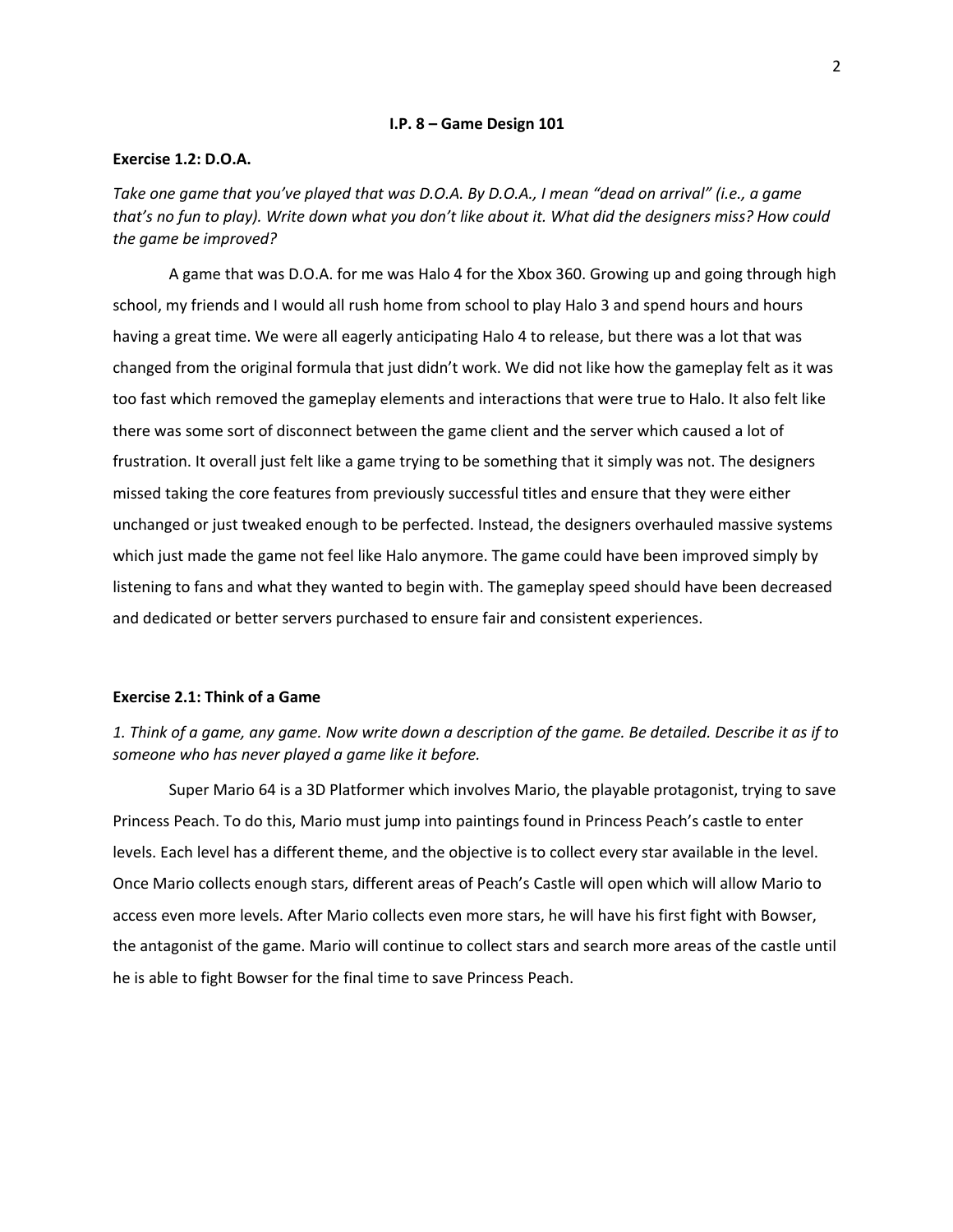*2. Now think of another game—a completely different type of game. The more different this game is from the first one, the beer. Describe it.* 

Halo is a first-person shooter which involves Master Chief, the playable protagonist, trying to save humanity by stopping the Covenant, an alien species. Master Chief is a Spartan, a human who has gone through training and laboratory creation and has special armour to make him or her a war machine. You will go through multiple levels in the campaign to try to put a stop to the covenant and save humanity.

# *3. Compare your descriptions. Which elements were different and which were similar? Dig deep and really think about the underlying mechanics of each game.*

Super Mario 64 and Halo are games that are in two completely different genres yet share a few similarities. The story elements are the same in a way as they both involve one character embarking on a quest to save a situation. Gameplay wise, they both allow for complete 3D movement around environments and provide the player with clear objectives to progress through the game. Both playable characters can jump, and they both need to make their way through levels while defeating enemies. For differences, Mario's main way to defeat enemies is to jump on them while Master Chief must defeat them with a weapon. Mario's main objective is always to collect stars while Master Chief can have various objectives throughout missions such as reaching a certain area or defeating a certain enemy to progress through levels. The actual perspectives of the characters are different as well since Super Mario 64 is played from the  $3<sup>rd</sup>$  person perspective while Halo is played from a  $1<sup>st</sup>$  person perspective.

## **Exercise 2.3: Objectives**

*List five games, and in one sentence per game, describe the objective in each game.*

NHL 22 – Shoot a puck into the opposing team's net more times than the opponent within a specific amount of time to win the game.

Halo (Single player) – Defeat enemies and complete marked objectives without dying to complete a campaign level.

Halo (Multiplayer) – Defeat more opponents than the enemy team within a time limit to win.

Super Mario Bros. – Run and jump over obstacles to make it to the flagpole without dying to complete a level.

Pac-man – Collect all pellets and power pellets on the screen without being caught by a ghost to proceed to the next level.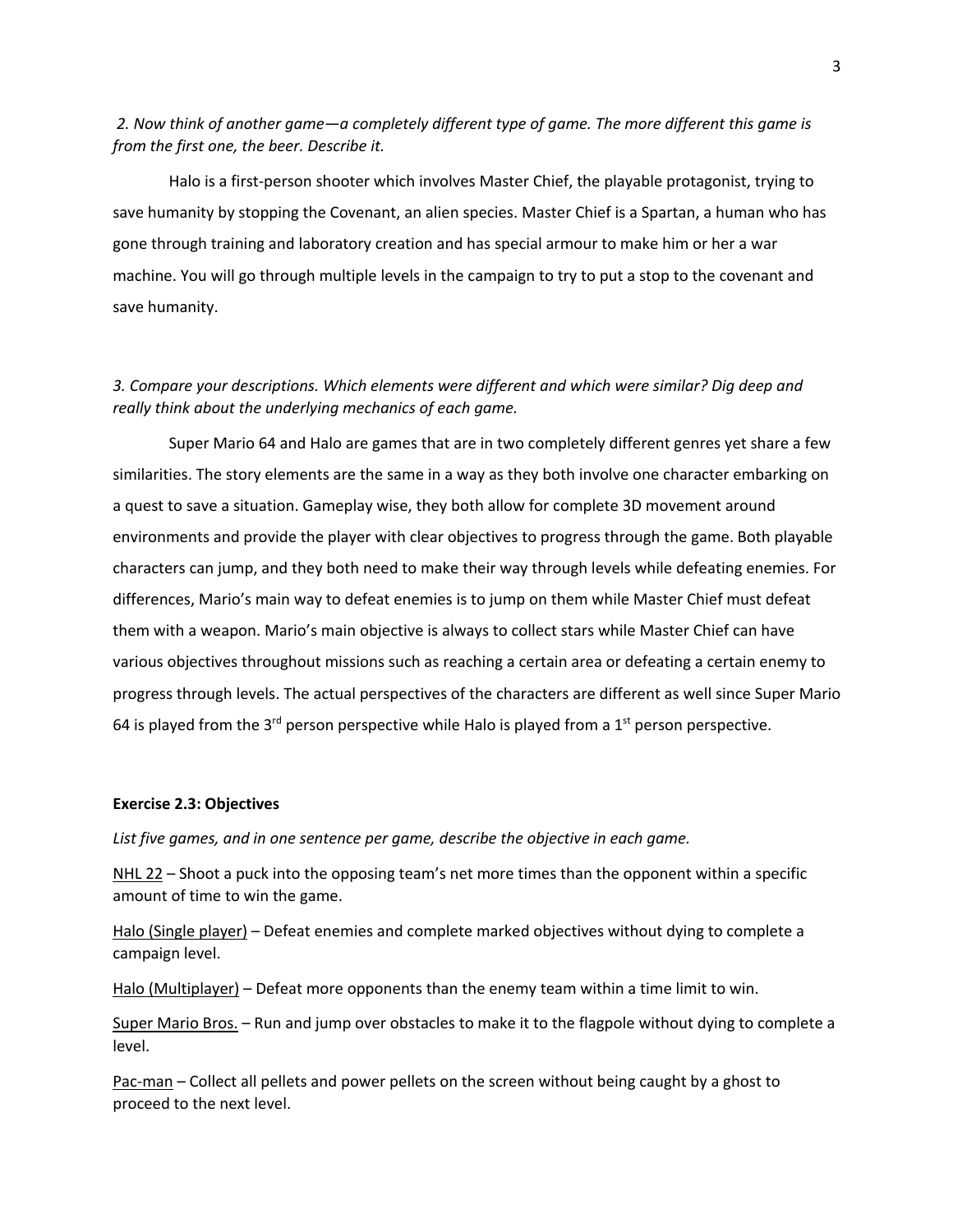### **Exercise 2.6: Challenge**

#### *Name three games that you find particularly challenging and describe why.*

Dark Souls – In Dark Souls, every single movement and decision matters immensely and you only have seconds between each combat movement to decide your next step. If you progress through a boss fight and make a single mistake and die, you now are required to start over from the beginning. This creates a sense of mastery for the player since they will need to try to complete sections multiple times to master it before they are able to progress. It is a very punishing game and one that I could not complete myself.

Cuphead - Cuphead creates difficulty through gameplay mechanics the same way that Dark Souls does. Throughout the game, and especially through boss fights, players are challenged to complete mechanics with flawless execution or else they could die and would need to restart. This, again, creates a sense of mastery for the player and the feeling of a real accomplishment after each section of the game.

Super Meat Boy – Super Meat Boy was extremely challenging as it requires the user to do frame-perfect inputs to make their way through levels. Although each level is short and could technically be completed in just seconds, the mastery of game mechanics is expected as to complete levels you must do them perfectly. If you jump even just a second too early, you will need to restart from the beginning of the level. What causes this game to be even harder is that once you get stuck on a certain level for long enough, it is difficult to break the muscle memory that you have established by doing the same level repeatedly.

### **Exercise 3.8: Utility and Scarcity**

# *What are the resources in the games Scrabble and Call of Duty? How are they useful to players? How are they made scarce by the game system?*

Resources are an important aspect of gaming as they help guide players in playing a game. In Scrabble, the resource that are attributed to the game would be each letter piece, the normal squares on the game board, and premium squares on the game board that multiply points. For Call of Duty, the resources would be a player's health, their equipment count (grenades, C4, etc), weapon, ammo, and fatigue meter for sprinting, and time in multiplayer matches. The resources in scrabble are useful to players as it is functionally what allows them to score points to win the game. In Call of Duty, the resources are what all the entire game system to function. If a player runs out of ammo or cannot find a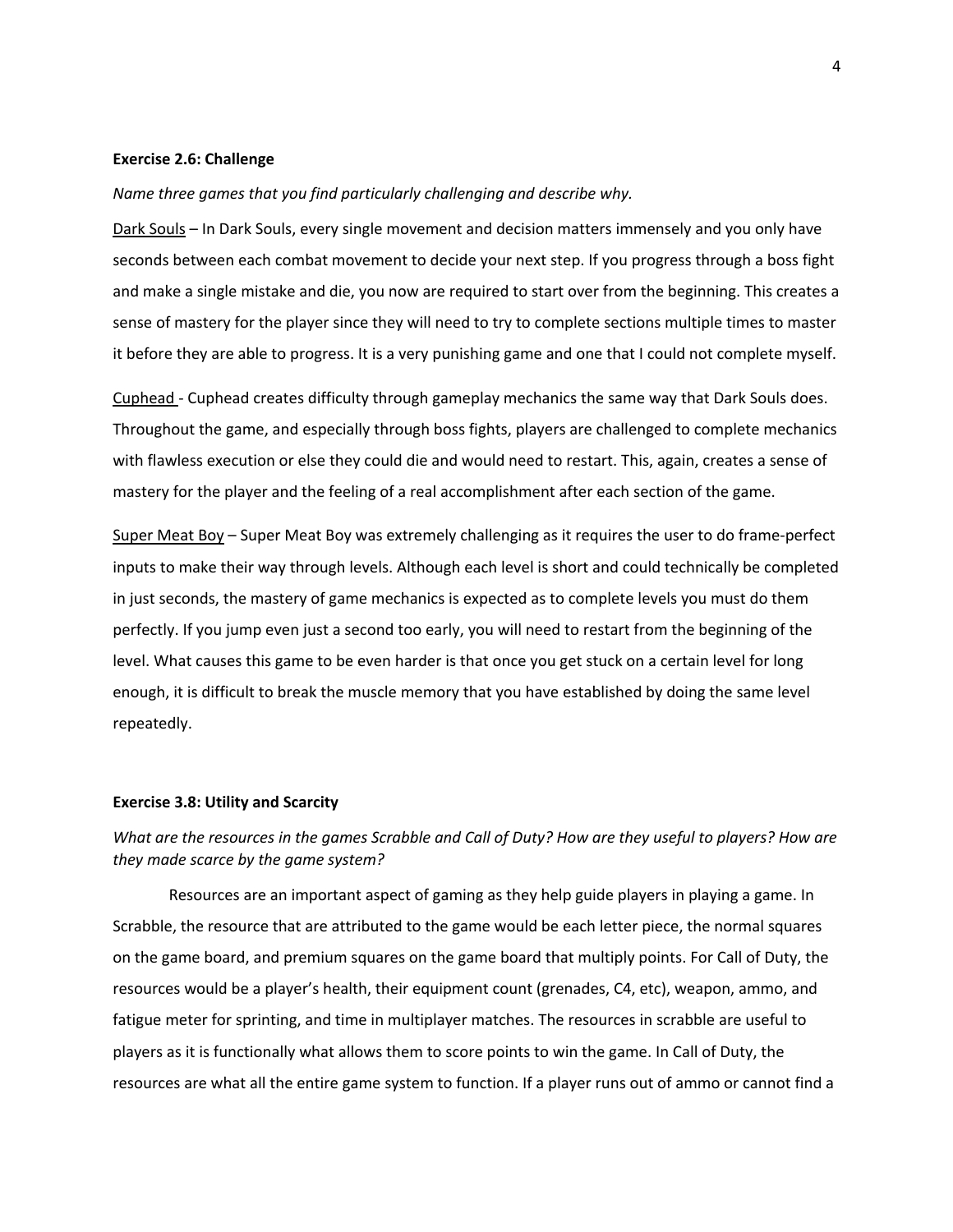weapon, they will have a much hard time of completing any objective. If a player runs out of health, their character will die, and they would have to restart a mission in single player or would give an enemy player an added point to their score in multiplayer. Scrabble makes resources scarce by having a predetermined number of letter pieces and game board squares. Call of Duty makes resources scarce by setting limits on how much ammo a weapon can hold, how much equipment a user could carry, restricting time in certain modes, and by only allowing health to regenerate over time or by finding a health pack.

### **Exercise 4.7: Game Characters**

# *Name three game characters that you find compelling. How are these characters brought to life within the game? What allows you to identify with them? Are they rounded or flat, dynamic or static?*

Master Chief – Master Chief is brough to life in Halo by making him seem very "robotic" and neutral. He acts as though he has a mission to complete and has nothing else that matters to him. I think what allows people to identify with him would be how he is focused on a singular thing, yet from the narrative perspective, it is obvious that he is slowly softening up and becoming more human than Spartan. It creates a sense of allowing yourself to open to new experiences and not stay stuck on the same things throughout your life. There is not always a single objective in a game, just as there is not always a single objective in life, and it is interesting to see the character progression that occurs in Master Chief. Earlier in the series, it could be argued that Master Chief would be a flat and static character compared to the rounded and dynamic character he is today.

Cloud – Cloud Strife from Final Fantasy VII would be another example of a compelling character. Cloud is brought to life within Final Fantasy VII by being introduced as an overconfident character who believes he does not need anyone or anything. Throughout the game, he begins to open and change into a more caring character that values the friendships that he has made. Again, like Master Chief, it is easy to identify with Cloud since the feelings that he portrays are easy to identify with.

Rosalina – Rosalina from the Super Mario series is a compelling character, especially when compared to other characters in the series. Mario, Luigi, and the other series characters do not have very much indepth backstories. Rosalina was given a full backstory involving her exploring the galaxy with the Lumas and missing her mother. The sense of family and bonding that is involved in Rosalina's backstory and her own actions as a character is what makes her easy to relate to. She would be a very rounded and dynamic character.